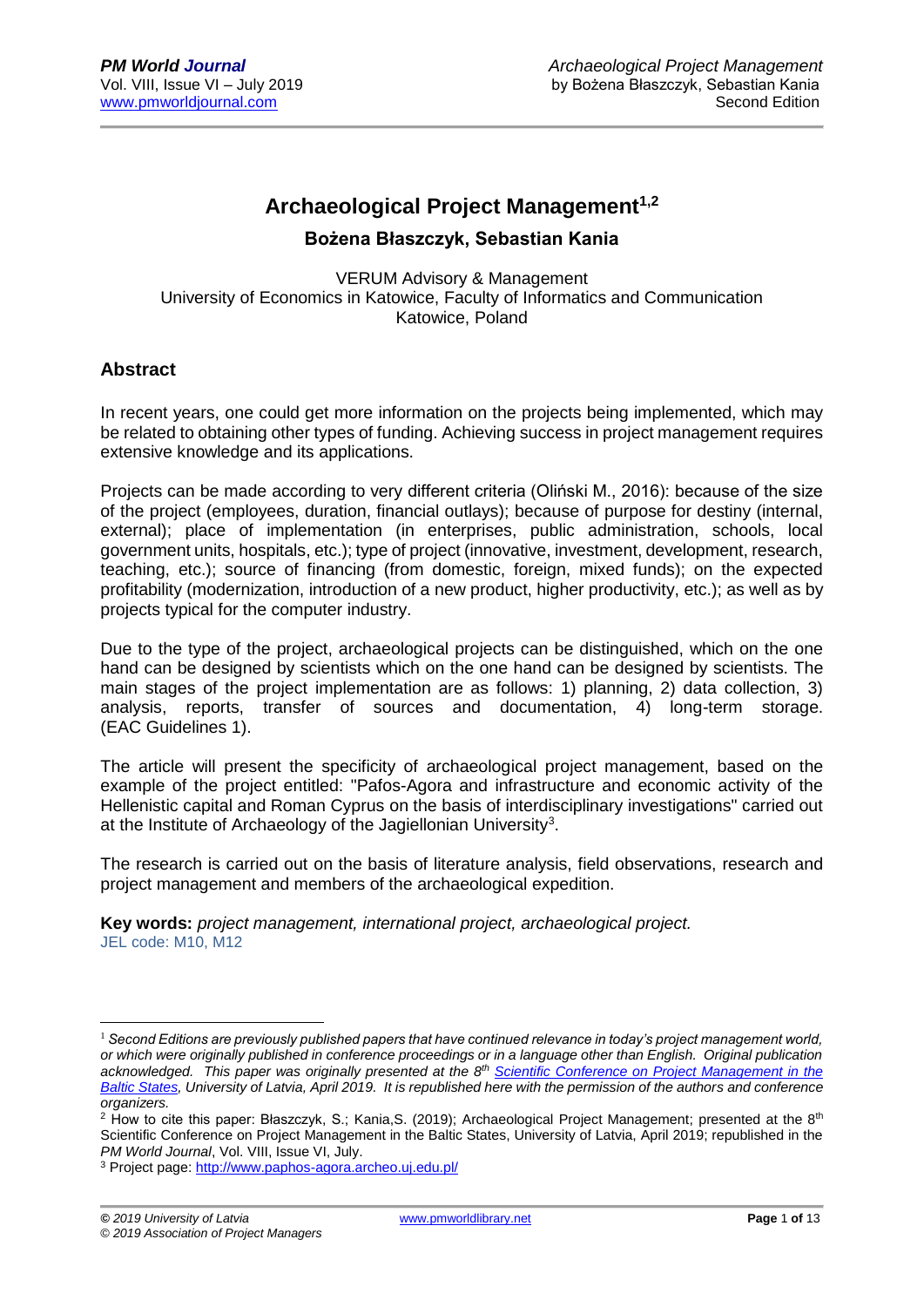## **Introduction**

Archaeology (from Greek: archaios - old, logos - speech, story) –is a word meaning speaking, inquiring about the past, about old things. There are many definitions of archaeology. Most of them describe it as a science exploring ancient human history based on the material remains of its activity. The most important of the tasks of archaeology is the desire to recreate in the most complete way, the manner and conditions of old people's lives. The purpose of archaeology is also to preserve the world's cultural heritage and protect it from destruction or robbery. As the subject of archaeology is a man, it is assumed that it "begins" with the appearance of the first objects considered to be made by our ancestors and "lasts" respectively to modern times, because the object thrown away by us in the trash is becoming part of the just created future cultural heritage. (Ławecka, 2011).

The document that created the legal basis for a specific cultural policy of the European Union was the Treaty on European Union, the so-called the Maastricht Treaty, which entered into force on November 1, 1993. In art. 128 of the Treaty, Member States have defined the purpose, competence and scope of Community action in the field of culture. In art. 128 paragraph 1 The Community has set as its goal, the contribution to the cultures flourishing of the cultures of the Member States, respecting their national and regional diversity while at the same time emphasizing the common cultural heritage. This meant the legitimacy of the role and importance of cultural diversity of the Member States of the Community in the integration project, while granting the Community the competence to take action to promote a common heritage. In art. 128 paragraph 2 The Community clearly defined the scope of its activities in the field of culture and subordinated them to the principles of complementarity and subsidiarity.

Community action was aimed at encouraging cooperation between Member States and, if necessary, supporting and supplementing their activities in listed areas. They consist of the following:

- increasing the level of knowledge and popularizing the culture and history of European nations,
- preservation and protection of cultural heritage of European significance,
- non-commercial cultural exchange,
- literary and artistic works, including audio-visual items. (Jurkiewicz-Eckert D., 2015).

The purpose of this article is to present the specificity of archaeological project management. The article was inspired by the project entitled "Pafos-Agora and the infrastructure and economic activity of the Hellenistic capital and Roman Cyprus on the basis of interdisciplinary research" carried out at the Institute of Archaeology of the Jagiellonian University in Poland.

## **Introduction to project management**

The system approach to project management assumes that the project should be perceived as a form of conversion of a given form of effort into a result (Maylor H., 1996).

The concept of project, both in theory and practice, takes on a variety of forms and meanings (Drobniak A., 2005).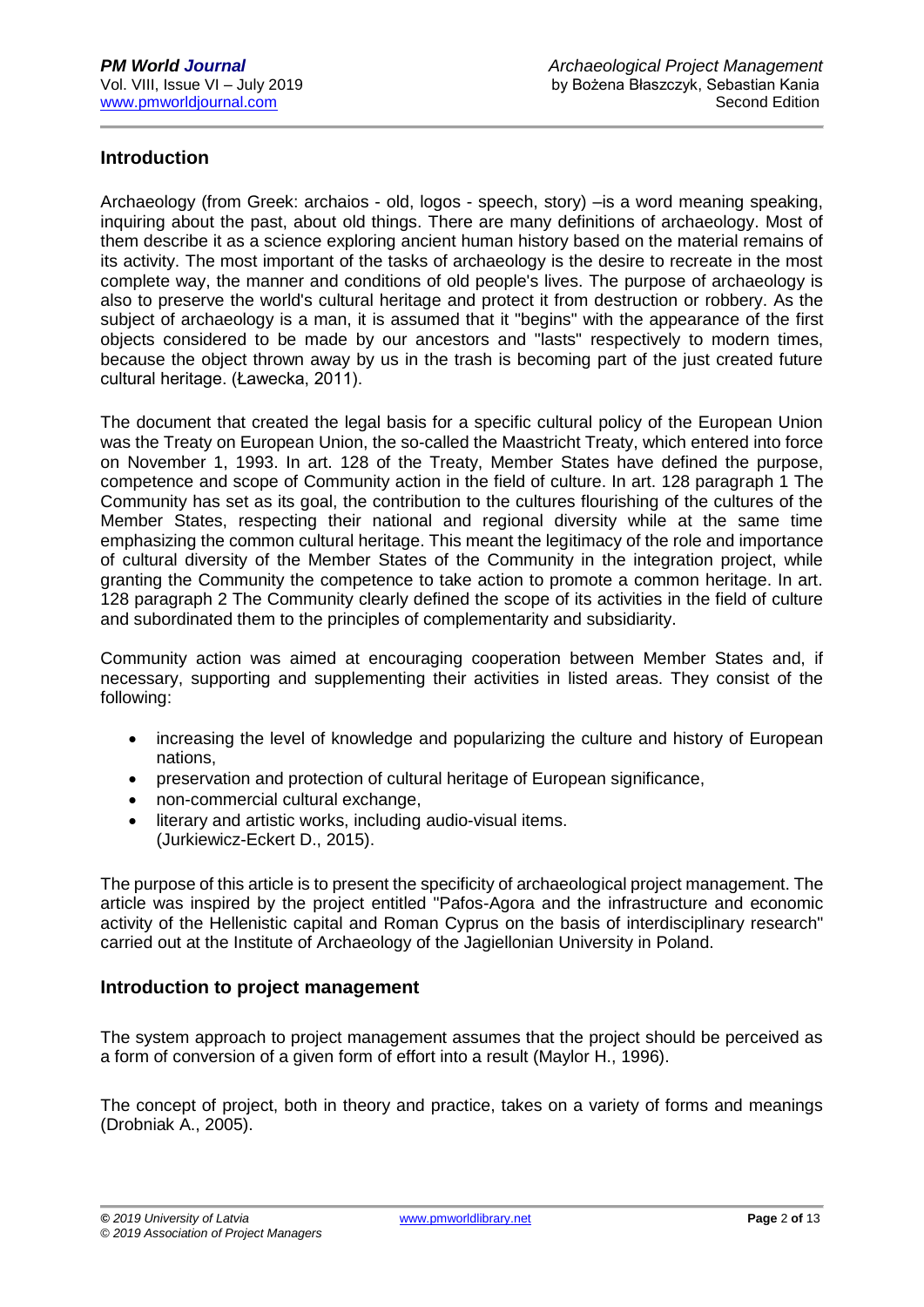Quoting Kerzner, the project should be considered every series of tasks that characterize (Kerzner H., 1998):

- a specific goal, necessary from the point of view of specific technical parameters,
- dates, which is the start and end time,
- financial constraints.
- the use of resources such as people, equipment, money.

According to Young, the term design, should specify a set of combined activities, organized in a structured way, with a clearly defined start and end date, to achieve specific results that will meet the organization's needs resulting from its current business plans and the overall development concept (Young T.L., 1996).

According to Rosenau, the project has four characteristics that differentiate it from other planned and managed activities, these are: three-dimensional goals, uniqueness, use of resources, implementation within the organization (Rosenau M.D., 1992).

Based on the literature recognition and practice, we can identify common features of the project, which are presented in Fig. 1.



*Source: Authors' own work*

**Fig. 1. Features of the project**

The concept of project management can be understood as the process of making decisions necessary for the proper implementation of project tasks and their implementation (Pawlak M., 2006).

Project management is also a team of managerial activities related to the implementation of projects and a set of principles, methods and measures used in these activities (Trocki M., 2003). Haberfellner by project management understands all activities related to the preparation and implementation of decisions related to the implementation of projects, with a view primarily to managing the problem solving process (Haberfellner R., 1992).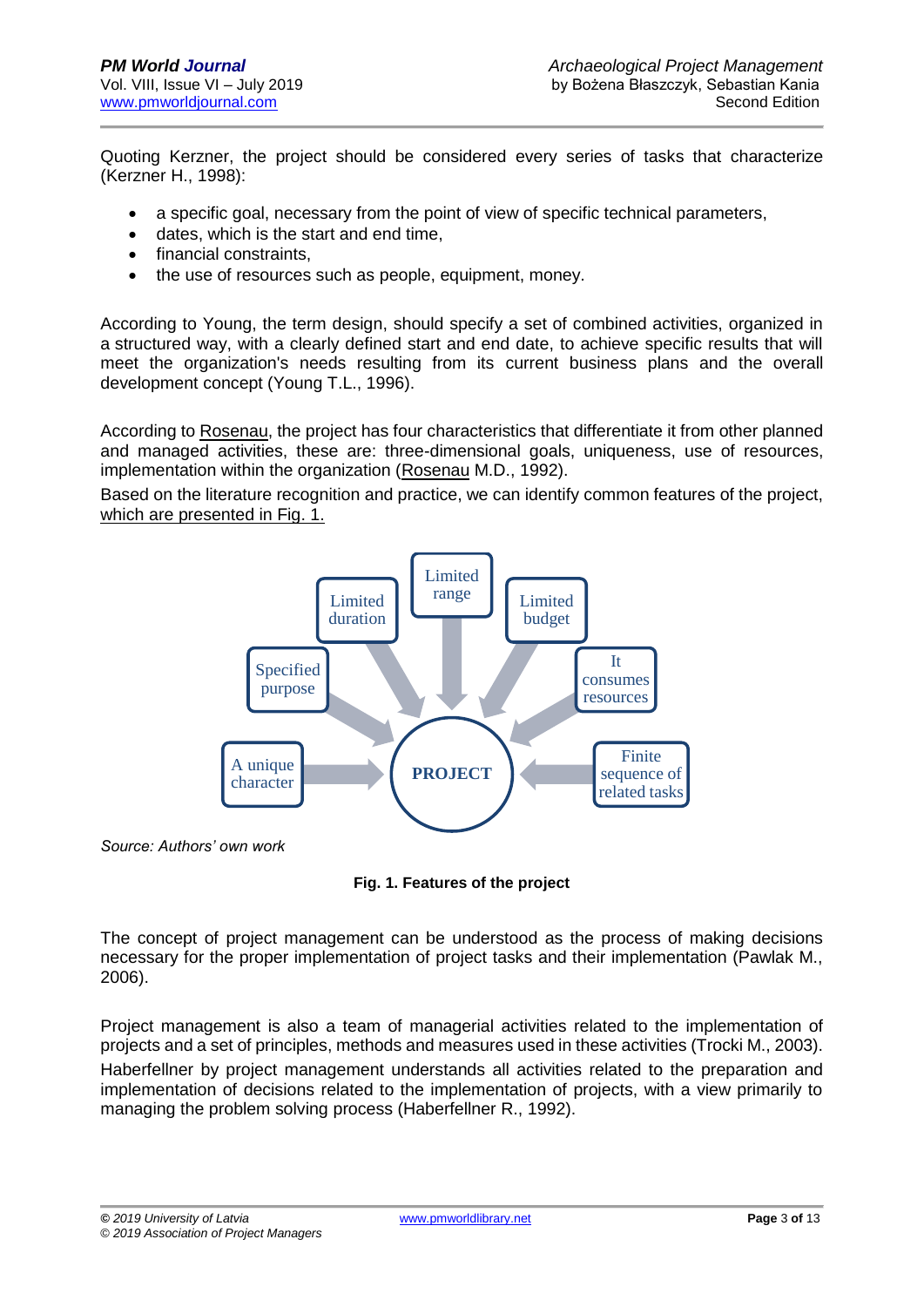There are three main problem areas of project management (Trocki M., 2009):

- Functional project management:
	- − What is the subject of the project?
	- − What goals are to be achieved and what tasks should be performed and in what order?
	- − What resources do you need to commit to the project and these tasks?
- Institutional project management:
	- − How should tasks, competences and responsibilities be assigned to the project?
	- − How should the implementation of the project be included in the organizational structure of the enterprise?
	- − What should be the flow of information between elements of this structure?
- Personnel project management:
	- − What are the main values, management styles or behavioural patterns that are necessary during the project implementation?
	- − What tasks related to motivation or staff training should be implemented?
	- − What requirements for knowledge or skills of employees are necessary from the point of view of the project and who can meet them?

### **Archaeological project management**

To understand the specificity of an archaeological project, it is necessary to clarify such terms as archaeological sources and archaeological sites.

We call archaeological sources all material traces of people's activities from the earth or water in the past, enabling the reconstruction of various areas of their lives.

Archaeological sources can be divided into movable and immovable, as shown in Fig. 2



*Source: Authors' own work (Ławecka D., 2011, p. 81)*

#### **Fig. 2. Archaeological sources according to the static criterion**

The category of archaeological sources includes residues produced by man and by nature, as shown in Fig. 3.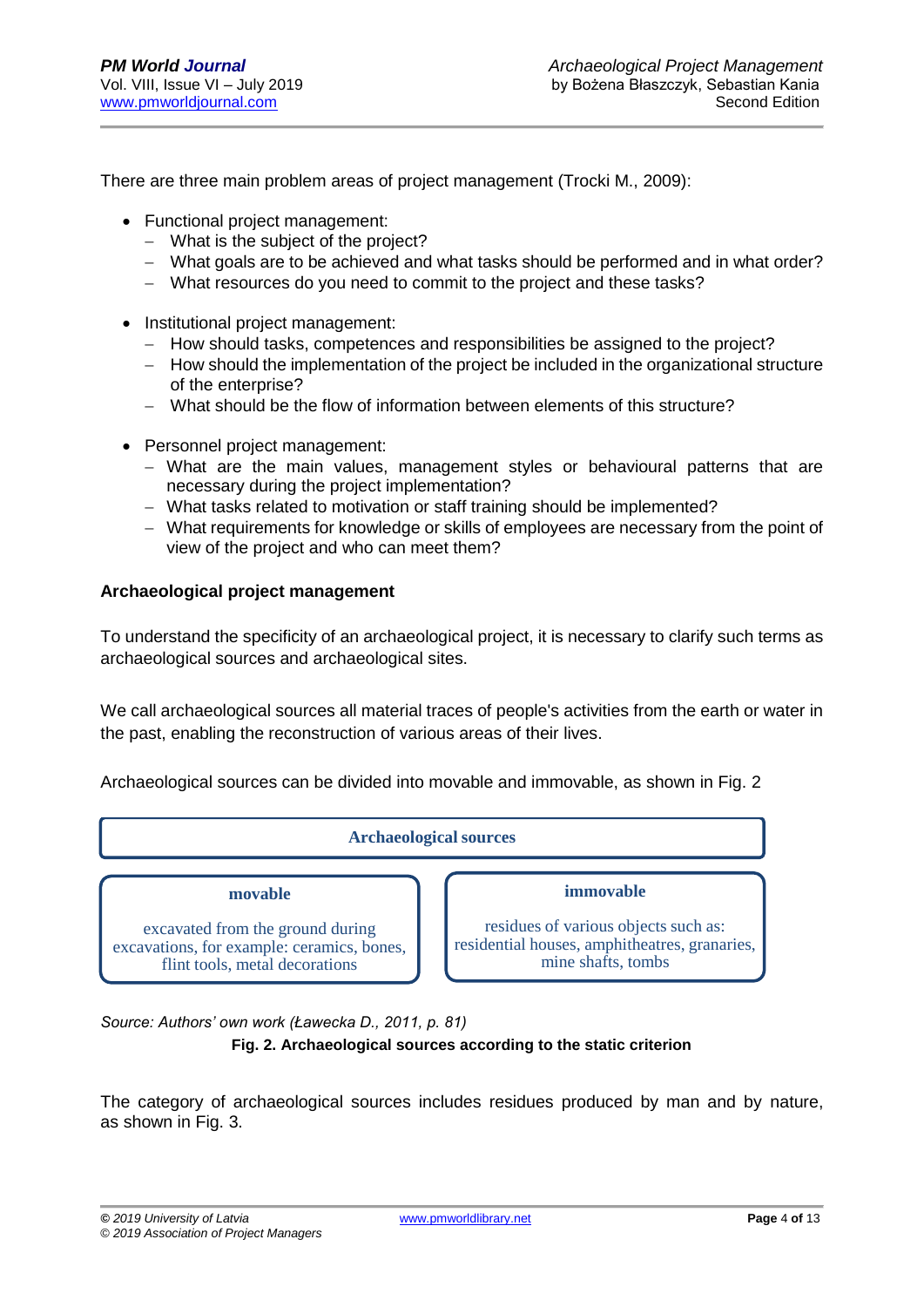

*Source: Authors' own work (Ławecka D., 2011, pp. 81-82)*



According to Mazurowski, the position is called a section of area, in which archaeological sources are grouped together with the context explaining them, having the property that it is separated from other similar spaces in which there are no archaeological sources, and thus constitutes a compact area from the point of view of research methodology field.

Ławecka reports that the archaeological site is every material trace of human activity in the past. In the case of most positions, it will be true to say that it is a spatially compact area where artefacts, ecofacts and objects co-exist. (Ławecka D., 2011).

The division of archaeological sites can be made according to various criteria, for example visible on the surface and below ground level, or simple and complex. The division of archaeological sites is important because of the functions they performed in the past. Exemplary types of archaeological sites, due to their functions in the past, are presented in Fig. 4.



*Source: Authors' own work (Ławecka D., 2011, pp. 83-84)*

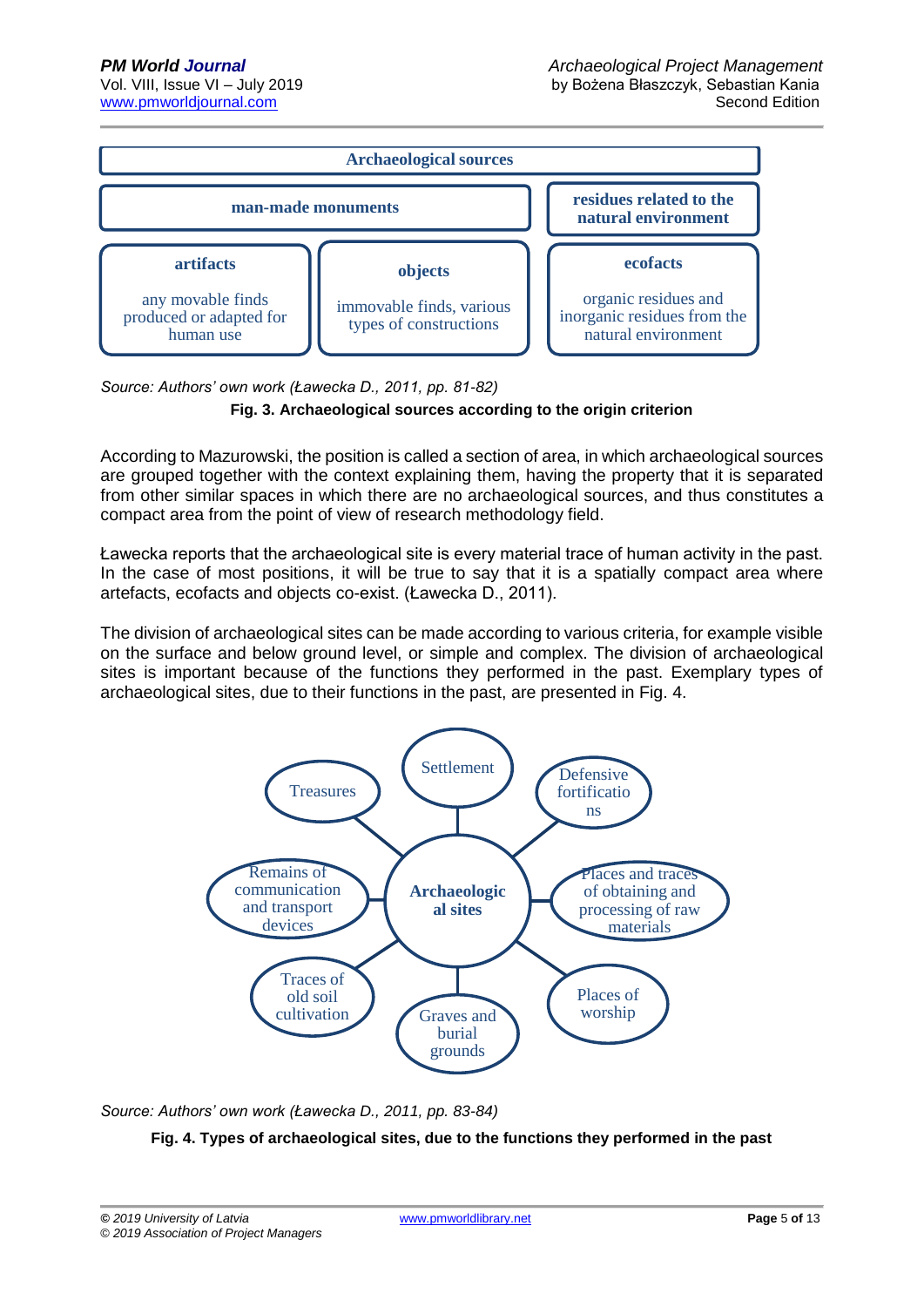The term 'archaeological project' or 'project' will be used to describe any piece of archaeological activity that results in an archive.

A project is understood generally to be a temporary piece of work undertaken to meet stated goals and objectives which will operate to a timetable and an end date, deliver a product, and have defined scope and resources. It will usually have a project manager and be undertaken by one or more persons brought together for that particular activity. (EAC Guidelines 1).

An archaeological project is any programme of work that involves the collection and/or production of information about an archaeological site, assemblage or object in any environment, including in the field, under water, at a desk or in a laboratory. Examples of an archaeological project include: intrusive projects such as excavation, field evaluation, watching brief, surface recovery and the destructive analysis of objects; non-intrusive projects such as landscape or building survey, aerial survey, remote sensing, off-site research such as desk-based assessment and the recording of objects or object assemblages. The re-investigation of archives in curatorial care also constitutes an archaeological project. (EAC Guidelines 1).

EAC Guidelines 1, identifies the stages of the archaeological project (the first three are the main stages):

- 1) Planning,
- 2) Data Gathering,
- 3) Analysis, Reporting and Archive Transfer.
- 4) Care and Curation (long-term storage).

Planning. The start-up or initiation stage, a time when: documents such as project outlines and/or designs, tenders, work specifications and methodologies, will be written; research aims and objectives identified; project scope, stages, products and tasks described; a project team identified, specialists consulted and resources allocated; temporary care and long term curation procedures and repositories identified; project review schedules agreed and communication, disaster management and health and safety plans devised. This is the stage where archive creation and compilation begin.

Data Gathering. In archaeology this stage is often applied to fieldwork but for the purposes of the Guide, data gathering means the execution stage of a project, when archaeological data and/or materials (finds) are collected. Whether the archaeologist is undertaking original research in the field, the office, laboratories or stores, this is the stage where factual data is recorded with minimal interpretation.

Analysis, Reporting and Archive Transfer. This stage is commonly called post-excavation, however not all archaeological projects will involve excavation, as for example in building recording, survey or finds analysis and this stage has been renamed to reflect modern archaeological practice. Analysis involves fuller, targeted recording and interpretation, whether that is of the field records, a finds assemblage or the results of a geophysical survey. The resulting records, such as data and images, will be included in the archive. This stage will normally end with a final report. Different types of analysis may result in the creation of several reports, some of which will be included in the final project report. The acceptance of those reports into the project archive is an important element of creating an accessible resource. Once analysis and reporting have been completed, it is expected that the project will no longer generate new records,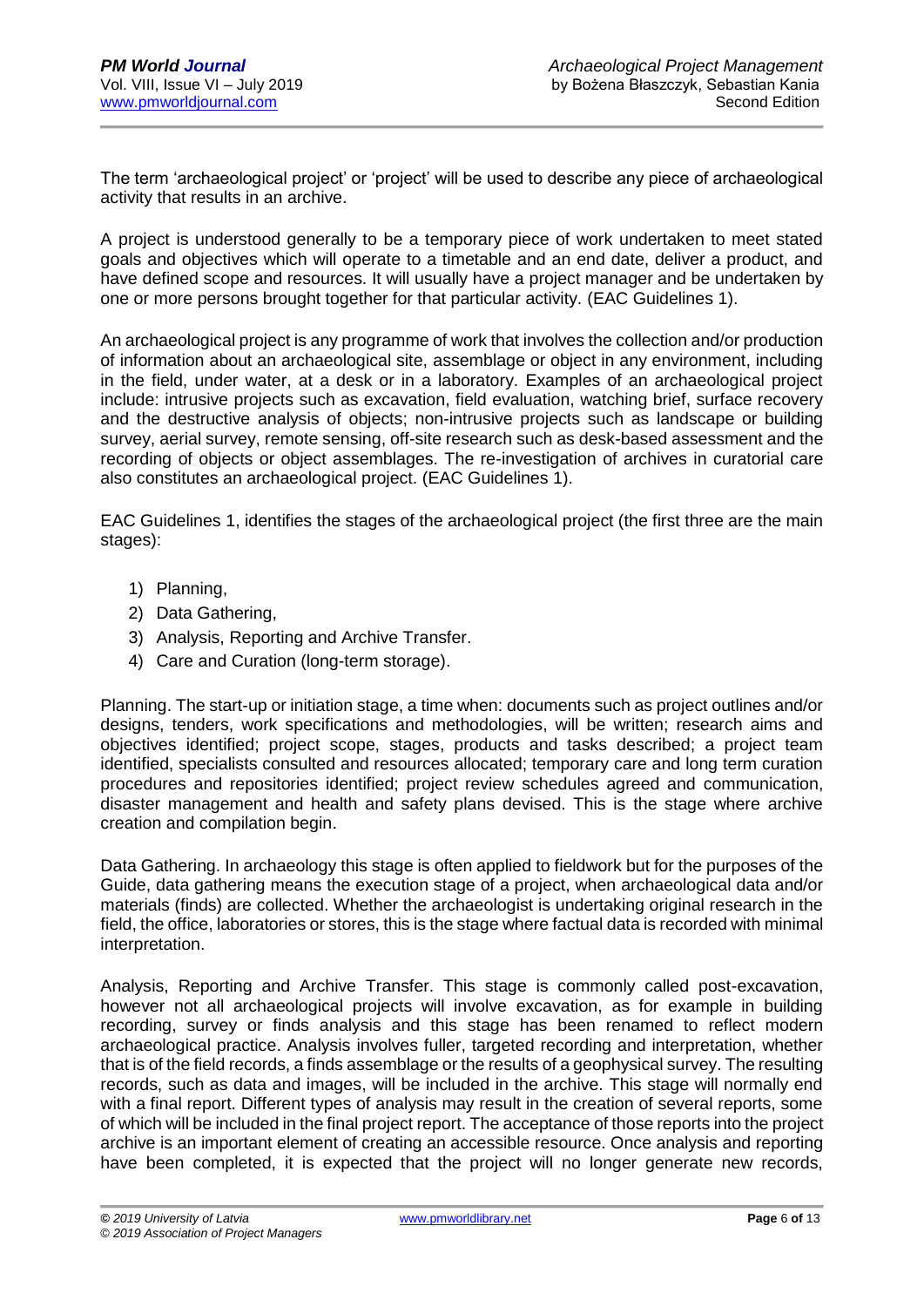materials (finds) or samples and the project archive will be compiled and prepared for transfer to a repository for long term curation.

Care and Curation (long-term storage). Curation is the process of ensuring that archive materials remain stable, secure and accessible in the long term. It is an ongoing process that ensures the integrity of an archaeological archive after the project has been completed but the care of all archive components is a process that should start at the beginning of a project, from the point any documentation is created or material objects (finds) are collected. Any archaeological materials or documentation created or collected from the planning stage onwards will require temporary care until transfer to a repository for long term curation. Care of the components selected for archiving is an activity which forms a thread running throughout an archaeological project and will involve both temporary care and long-term curation of the documentary and material (finds) archive.

(EAC Guidelines 1).

#### **Information on the Project**

The ancient town of Nea (New) Paphos was founded by the end of 4th or the beginnings of 3rd century BC and after some time took on significance by becoming the capital of the island in the Hellenistic and Roman times. It replaced the Old Paphos (Palaepaphos, today Kouklia village) in its economic and administrative functions. However, Old Paphos remained the main centre of the Aphrodite's cult on the island. The monuments of Nea Paphos uncovered, starting from the 60's of the 20th century by Cypriot archaeologists and numerous foreign missions, have been inscribed in the UNESCO World Cultural Heritage list. (Papuci-Władyka E., 2016).

In 2011, a license granted by the Department of Antiquities in Nicosia allowed to commence archaeological research of the Agora in the ancient town of Nea Paphos in Cyprus. The Paphos Agora Project (PAP) is headed by the Department of Classical Archaeology of the Jagiellonian University (JU) Institute of Archaeology. The project aims to investigate the history and development of the city's central part – the main marketplace, the Agora. The research goes also beyond the Agora itself and aims to answer open questions concerning the economic infrastructure and trade activity of Nea Paphos during Hellenistic and Roman times. (Papuci-Władyka E., 2016).

The Paphos Agora Project (PAP) had modest beginnings – first team consisted of only 20 people. By the 2015 season, mission had grown to 70 members, consisting primarily of employees, doctoral and undergraduate students from the JU Institute of Archaeology. However, mission also benefitted from volunteers – both students from JU and other Polish universities (Poznań, Toruń, Łódź and Warsaw) and from abroad, as well as, freelancers and archaeology enthusiasts from Czech Republic, Croatia, Cyprus, Greece, Germany, UK, USA, Italy and Slovakia. (Papuci-Władyka E., 2016).

Investigations of the Paphos Agora during the first phase of the project (2011–2014), which were financed from the OPUS grant of the National Science Centre (NSC, no. 2011/01/B/HS3/01282), aimed to answer many questions. The main question was whether the Hellenistic Agora was situated in the same place, under the Roman one. Other questions related to when the excavated area had started to be the Agora; what it had looked like at the beginning and later on, during the changes and rebuilding caused by, among others, the frequent earthquakes in Cyprus; how it had functioned as a public space. (Papuci-Władyka E., 2016).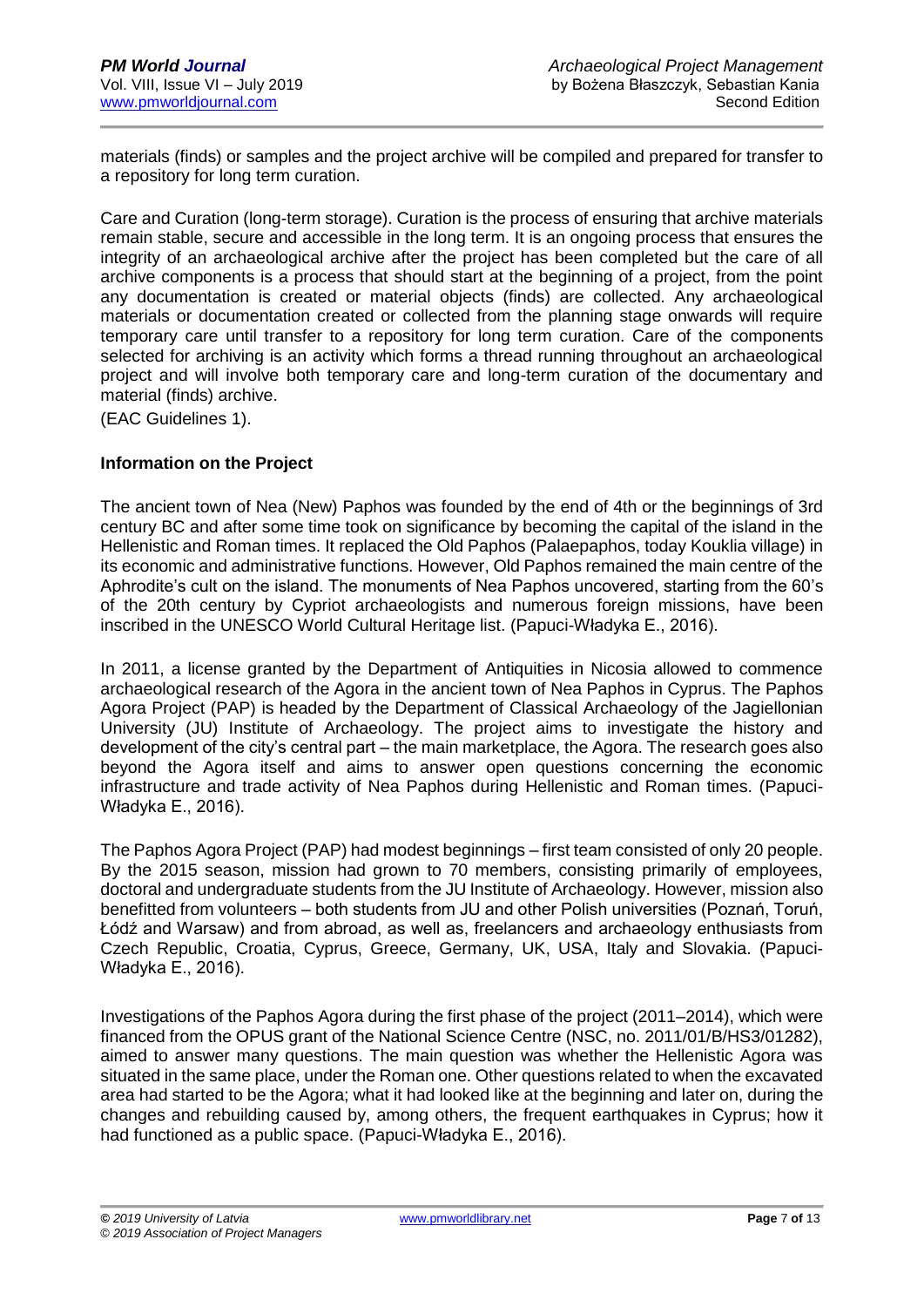The second phase of research began in 2015, financed by the new NSC grant MAESTRO (no. 2014/14/A/HS 3/00283), which aims to continue research in the Agora itself and to search for the remains of other material infrastructure related to the economy and trade (e.g. other market places, harbours, warehouses, workshops) outside the Agora, based on non-destructive investigations. (Papuci-Władyka E., 2016).

The Paphos Agora Project is an interdisciplinary research effort with expertise in specialized areas of archaeology, architecture, geodesy, geophysics, 3D laser scanning, photogrammetry, aerial photography and preservation. A variety of research, prospection, and documentation techniques were applied. Researchers created a Digital Terrain Model (DTM), which is the representation of land surface point elevations of the investigated area. All processed data have been stored in a GIS environment (on-going process). Consequently, it will be possible to depict the excavated site virtually on a computer screen. This modern system, named the Archaeological and Archaeometric Information System for PAP (AAISforPAP), a database specifically for documenting excavations, is slowly being implemented since 2013. It will provide easy access to all excavation data for project participants and – in the future – for other scientists.

Excavated portions of the Agora (500m2) only account for 5% of the entire Agora.

Many architectural remains were excavated including: small shops (Lat. tabernae) from the Roman period located in the eastern portico next to the Agora's entrance and on a street directed towards the theatre, many walls, floors, and hydro-technical devices (e.g. channels, terracotta pipelines for the city's water supply, basins, wells, and cisterns for water collection). Huge amounts of portable objects also excavated include: numerous pottery sherds, olive oil lamps, coins, metal objects, terracottae, glass vessels and objects, stone artefacts, roof tiles, and animal bones. After working in Paphos for 211 days, project discovered thousands of ceramic sherds and non-ceramic objects, additionally 13,000 roof tile fragments. 1747 special finds were registered and almost 19,000 photographs were taken. The findings presented in this volume are only a small sample of what members of the expedition have excavated to date. (Papuci-Władyka E., 2016).

#### **Conclusions, proposals, recommendations**

It can be observed that the stages of the archaeological project are visible in The Paphos Agora Project.

At the beginning, the former prospection was carried out before archaeological excavations, which involved the use of methods for searching and locating positions, as well as methods for detailed identification of sites already located.

Proper work related to data gathering was carried out in annual cycles, as shown in Fig. 5.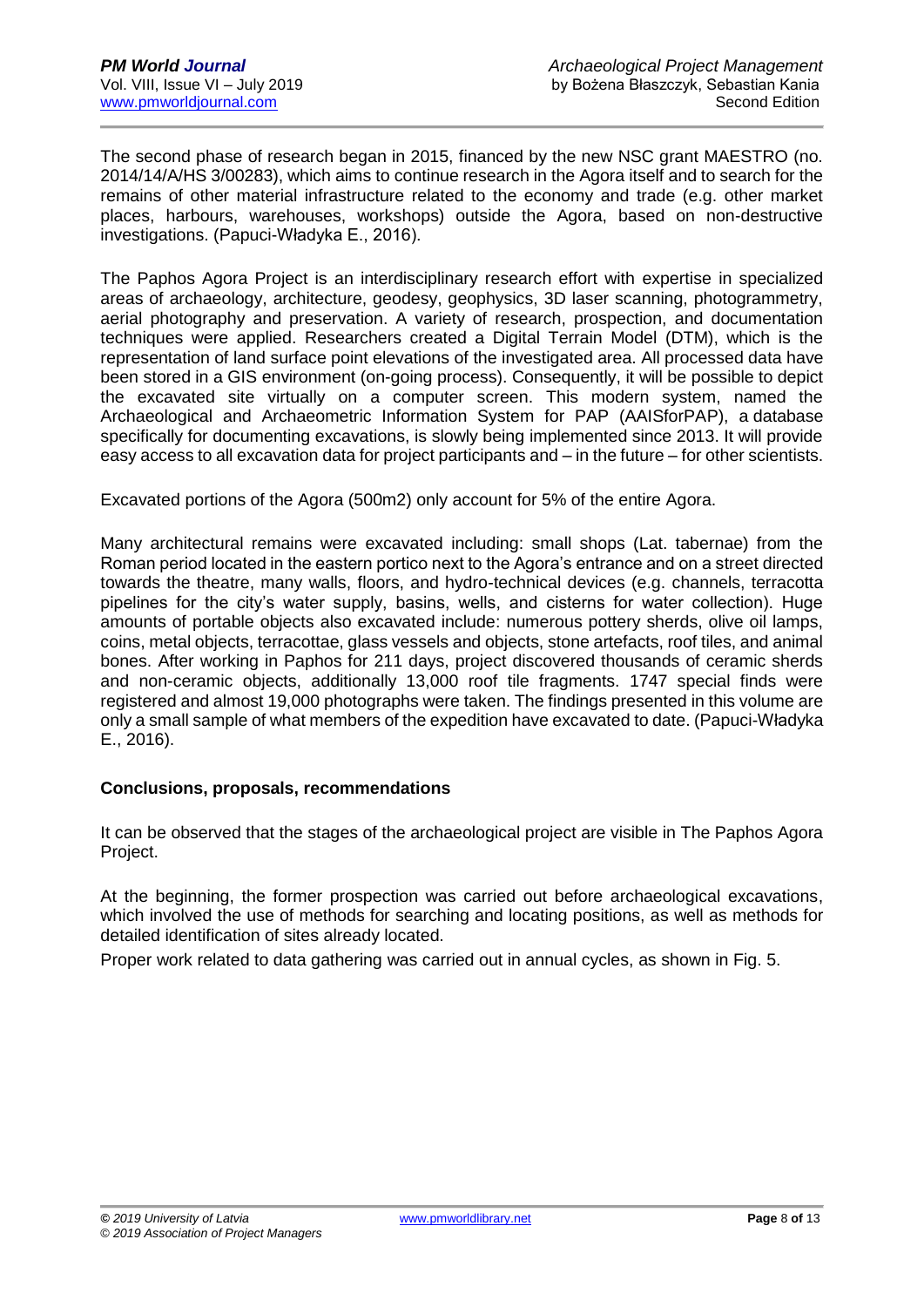

*Source: Authors' own work* 

**Fig. 5. The annual cycle of the data collection stage on the basis of The Paphos Agora Project**

The basis for conducting archaeological research is to obtain an annual license, issued to the head of the archaeological expedition. In addition to specialists involved in the implementation of the project: archaeologists and specialists developing specific types of discovered monuments (archaeologists studying ceramics, numismatists, etc.), but also architect, surveyors, geophysicists, laser scanning specialists, aerial photography, photogrammetry and conservator, a large group of participants of the expedition were volunteers. The logistic and organizational activities in the project were very important. Proper field work was carried out in the spring and summer months, in Cyprus, outside the seat of the Jagiellonian University. All archaeological sources were kept on record, photographed, and after cleaning and maintenance, stored in a designated local warehouse. The prepared documentation enabled the development of results, preparation of scientific publications.

The completion of the archaeological project involves the necessity of transferring archaeological sources - to the museum, to the warehouse, or making it available to visitors in the archaeological park.

A simplified model of the archaeological project stages is shown in Fig. 6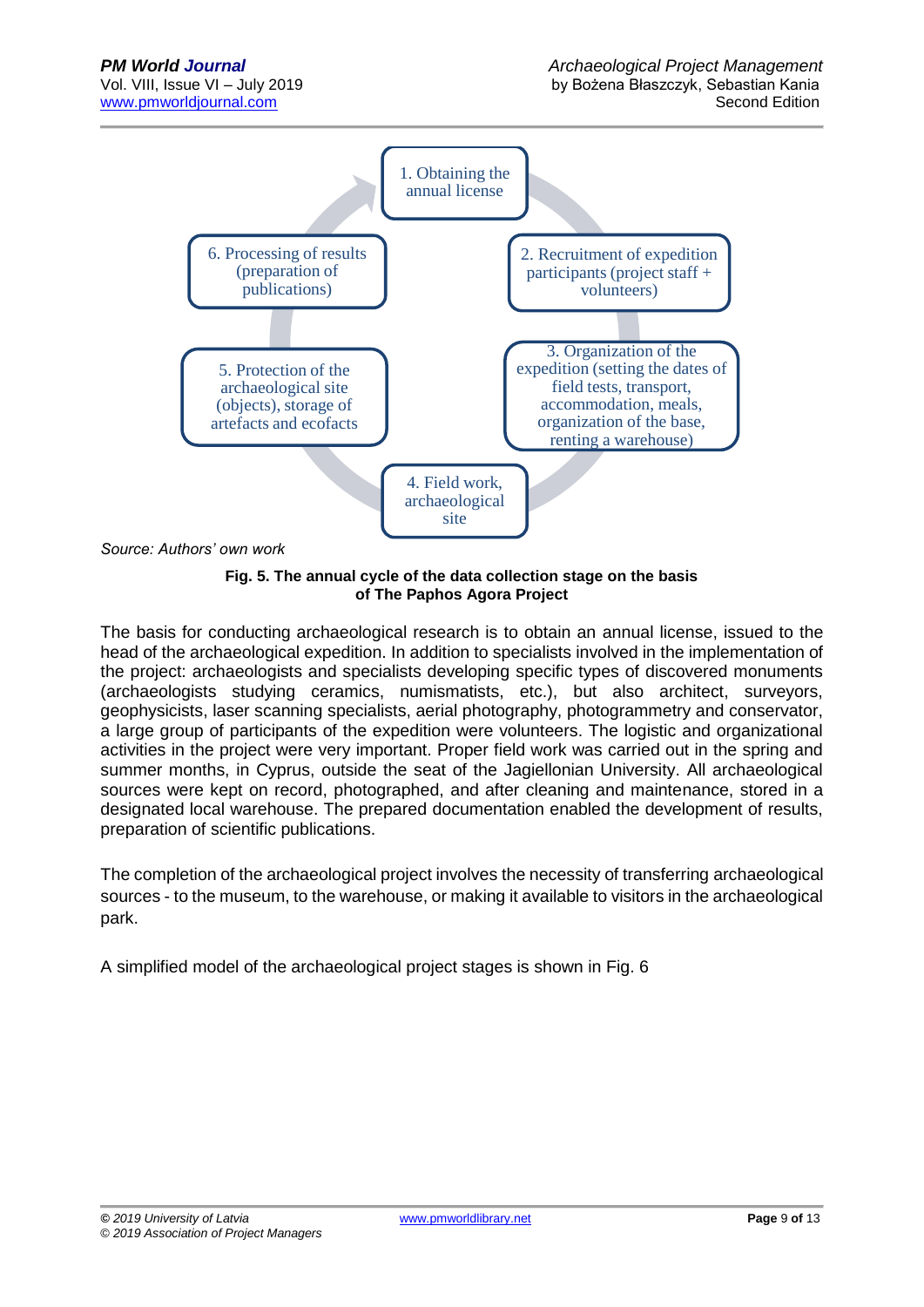

*Source: Authors' own work* 

#### **Fig. 6. Stages of the archaeological project based on The Paphos Agora Project**

On the example of The Paphos Agora Project, the following main problem areas of archaeological project management can be distinguished:

- Functional project management:
	- − Search and location of positions.
	- − Detailed recognition of sites already located.
	- − What is the subject of the project?
	- − What will be the sources of financing the archaeological project?
	- − Obtaining a concession.
	- − What goals are to be achieved and what tasks should be performed and in what order?
	- − What resources do you need to commit to the project and these tasks?
- Logistic project management:
	- − Organization of the archaeological sites (securing the site, providing a social place for eating and short rest, toilet, Internet access).
	- − Organization of the base near the archaeological sites (place of work of specialists with basic equipment, secured warehouse, utility room, social room, toilet, water, Internet access).
	- − Organization of accommodation for expedition members.
	- − Organization of food and drinks for members of the expedition, taking into account specific preferences (eg. for health reasons).
	- − Organization of tools and materials necessary during excavation (transport of own equipment, purchase or rental on site).
	- − Providing software for collecting data on archaeological sources and IT devices for data collection.
	- − Organization of transport during field research.
- Institutional project management:
	- − How should tasks, competences and responsibilities be assigned to the project?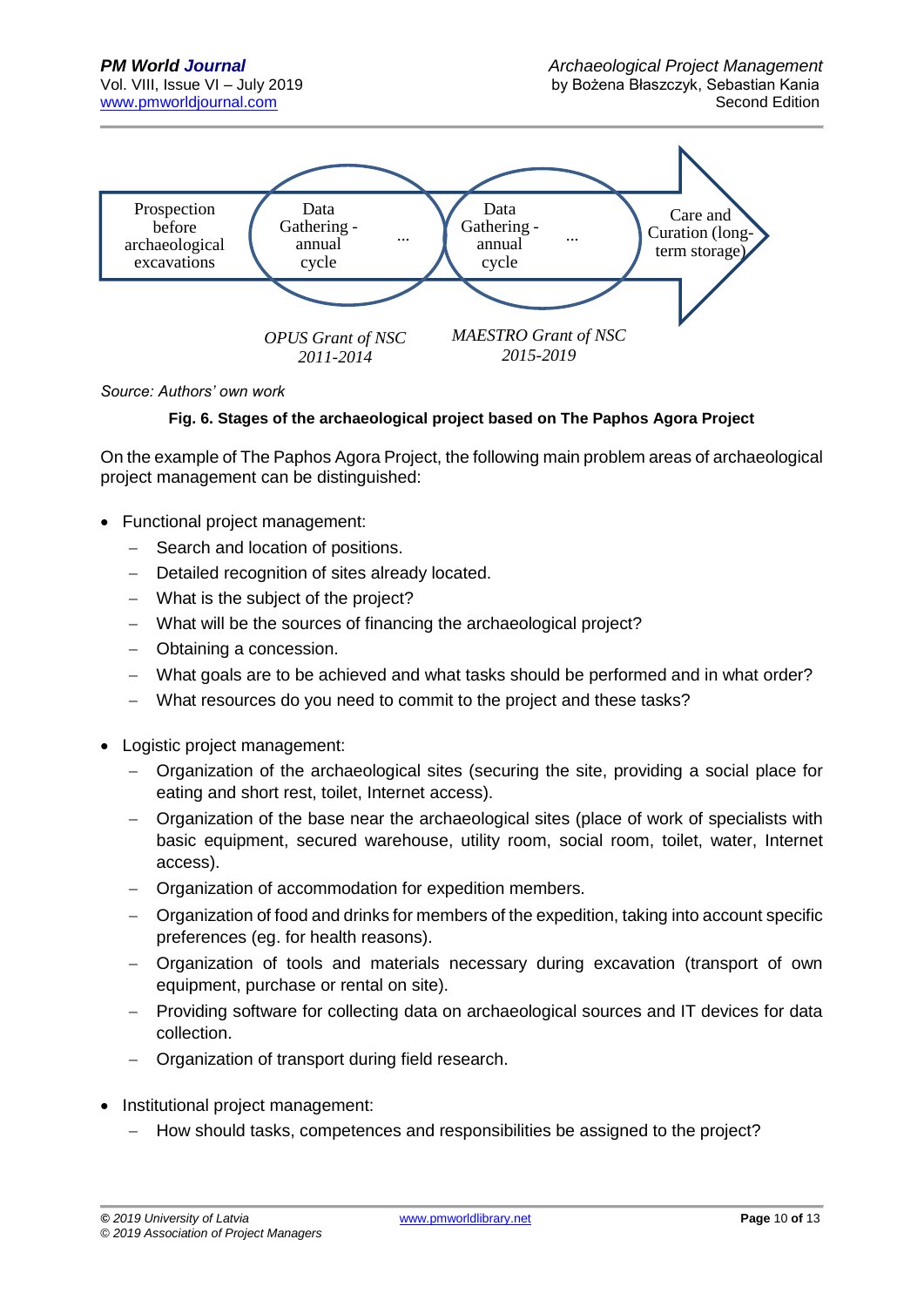- − How should the implementation of the project be included in the organizational structure of the university?
- − What should be the flow of information between elements of this structure?
- − During fieldwork, decisions are made on-site without the University's support.
- During fieldwork, the necessary shopping is carried out on site without the University's support.
- Personnel project management:
	- − What requirements for knowledge or skills of employees are necessary from the point of view of the project and who can meet them?
	- − What requirements for volunteers are necessary from the point of view of the project and who can meet them?
	- − Proper recruitment of members of the archaeological expedition, determination of predisposition to archaeological work.
	- − Ability to manage an interdisciplinary team.
	- Ability to manage a multicultural team, where members of the expedition come from different countries.
	- − Ability to build a team and resolve conflicts.
	- Strength for physical, monotonous work, resistance to high temperatures and high humidity, acceptance of field conditions.

Archaeological projects are scientific projects, because a team of researchers is undertaking work to achieve the progress of scientific knowledge.

Archaeological projects have certain features of logistics projects because efficient management of logistics processes during data gathering is necessary to achieve the project's success.

#### **References**

- Drobniak A., 2005, *Ocena projektów publicznych*, Wydawnictwo Uczelniane Akademii Ekonomicznej im. Karola Adamieckiego, Katowice, p. 12.
- EAC Guidelines 1, *A Standard and Guide to best practice for archaeological archiving in Europe*, [http://old.european-archaeological-council.org/files/arches\\_v1\\_gb.compressed.pdf](http://old.european-archaeological-council.org/files/arches_v1_gb.compressed.pdf)
- Haberfellner R., 1992, *Projektmanagement*, [in:] C. E. Verlag, Han-dwörterbuch der Organisation, Poeschel, p. 14.
- Jurkiewicz-Eckert D., 2015, *Od Traktatu o Unii Europejskiej do Europejskiej Agendy dla Kultury – narodziny i rozwój polityki kulturalnej UE* [in:] Studia Europejskie - Studies in European Affairs, Kwartalnik 1/2015, pp. 67-68.
- Kerzner H., 1998, *Project Management*. A System Approach to Planning, Scheduling, and Controlling, John Wiley & Sons, New York, p. 2.

Ławecka D., 2011, *Wstęp do archeologii*, Wydawnictwo Naukowe PWN SA, Warszawa, pp. 5-6, 81-84.

Maylor H., 1996, *Project Management*, Pitman Publishing, London, p. 3;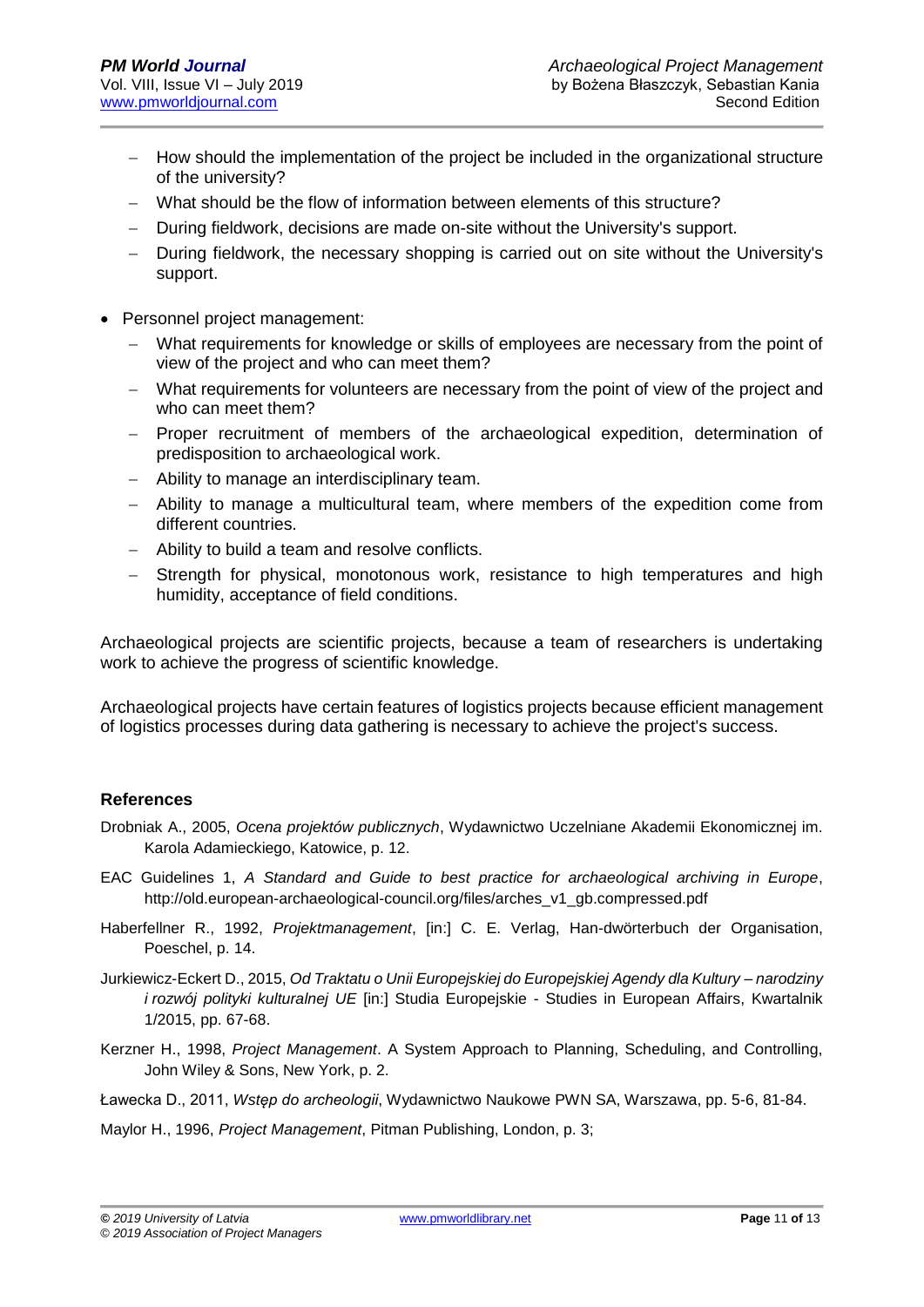Mazurowski R., 1980, *Metodyka archeologicznych badań powierzchniowych*, Seria: Metodologia Nauk, t. XIX, Warszawa-Poznań, p. 19.

Oliński M., 2016 r., *Zarządzanie projektami*, Uniwersytet Warmińsko – Mazurski w Olsztynie, p. 11.

- Papuci-Władyka E., 2016, *Five years of the Jagiellonian University activity in Paphos Agora and beyond* [in:] In the heart of the ancient city. Five years of Krakow archaeologists' research at the Paphos Agora on Cyprus (2011-2015), Institute of Archaeology of the Jagiellonian University, pp. 19-21.
- Pawlak M., 2006, *Zarządzanie projektami*, Wydawnictwo naukowe PWN, Warszawa, p. 27.
- Rosenau M.D., 1992, *Successful Project Management. A Step by Step Approach with Practical Examples*; Von Nostrad Reinhold, New York, pp. 1-2.
- Treaty on European Union Contents, Official Journal C 191, 29/07/1992 P. 0001 0110, [https://eur](https://eur-lex.europa.eu/legal-content/PL/TXT/?uri=CELEX:11992M/TXT)[lex.europa.eu/legal-content/PL/TXT/?uri=CELEX:11992M/TXT](https://eur-lex.europa.eu/legal-content/PL/TXT/?uri=CELEX:11992M/TXT)
- Trocki M., 2009, *Zarządzanie projektami*, Polskie Wydawnictwo Ekonomiczne, Warszawa, p. 32-33
- Trocki M., Grucza B., Ogonek K., 2003, *Zarządzanie projektami*, PWE, Warszawa,2003 r., p. 26.
- Young T.L., 1996, *The Handbook of Project management. A Practical Guide to Effective Policies and Procedures*; Koghan Page, London, p.15.